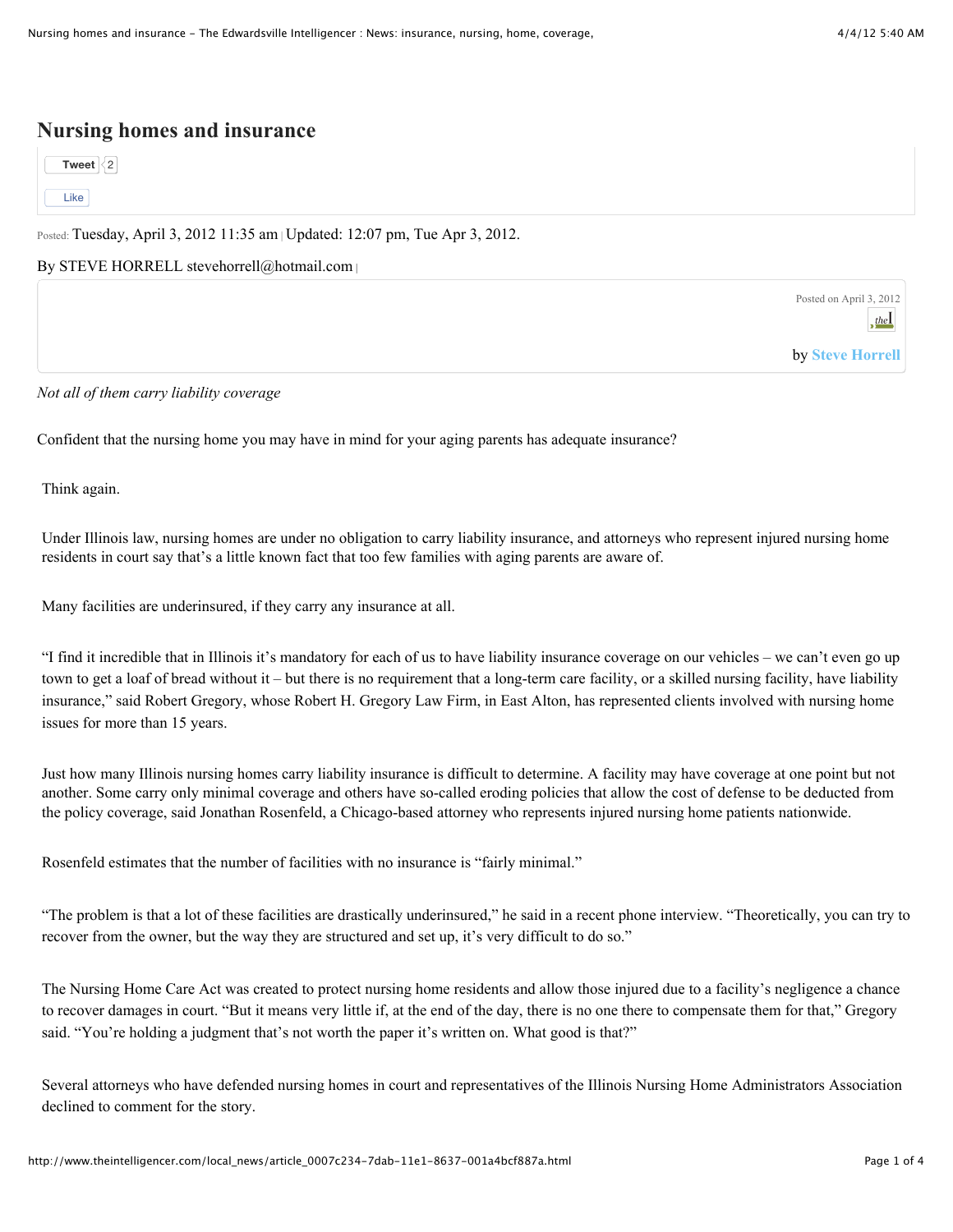Both Gregory and Rosenfeld agree that it's up to family members to ask nursing home officials what kind of liability insurance they carry should there be an injury.

But that's easier said than done: at the very time when family members are thrust into making that determination, they are likely to be on an emotional roller coaster themselves and less likely to make rational decisions.

"It's a very emotional situation for the family to have to come to the conclusion that they can no longer care for their mother or father and that they need round-the-clock skilled nursing care," Gregory said. "It's very troubling and emotional, and there's a lot going on."

Furthermore, the decision, of necessity, is often made hastily. An aging parent may have fallen or taken a quick turn for the worse and a relative is forced to act quickly.

Often there is a quick tour of a facility followed by a perusal of reams of paperwork. The last thing on a relative's mind is insurance.

"No one anticipates that their loved ones will be hurt," Gregory said. "But if I were going to recommend anything, it would be to just ask point blank: Does this facility maintain liability insurance in the event a loved one is injured?"

Rosenfeld maintains that Illinois's lack of mandatory insurance means that many residents who are injured by the negligence of nursing home staff go uncompensated.

In a blog posting three years ago, Rosenfeld wrote that nursing homes may appear to have large assets and seem capable of satisfying any judgment against them.

"The truth is that most facilities have a complicated corporate structure to make a recovery difficult," Rosenfeld wrote. "Further, many nursing home owners are sham corporations governed by foreign law."

Gregory said when families discover that a nursing home has little or no insurance, they may decide that the expense of pursuing the case outweighs the possible benefits.

"It goes to a moral commitment to those you are providing care for," Gregory said. "There is a distinction between what's legally required and what, in good faith, individuals who care and make promises to residents and families should do. It's frustrating to me, and it's horribly frustrating to my clients when they're in that position."

Gregory said there has been a trend recently for national companies – who are neither the licensees nor the owners – to come in and manage a nursing home.

Often they are paid hefty management fees and may have an affiliation with the individuals who ultimately profit from the operation of the facility.

"It's astonishing to my clients when they find that there may not be any liability coverage," Gregory said.

In February of 2007 state Rep. John Bradley, D-Marion, introduced House Bill 3445. It would have amended the Nursing Home Care Act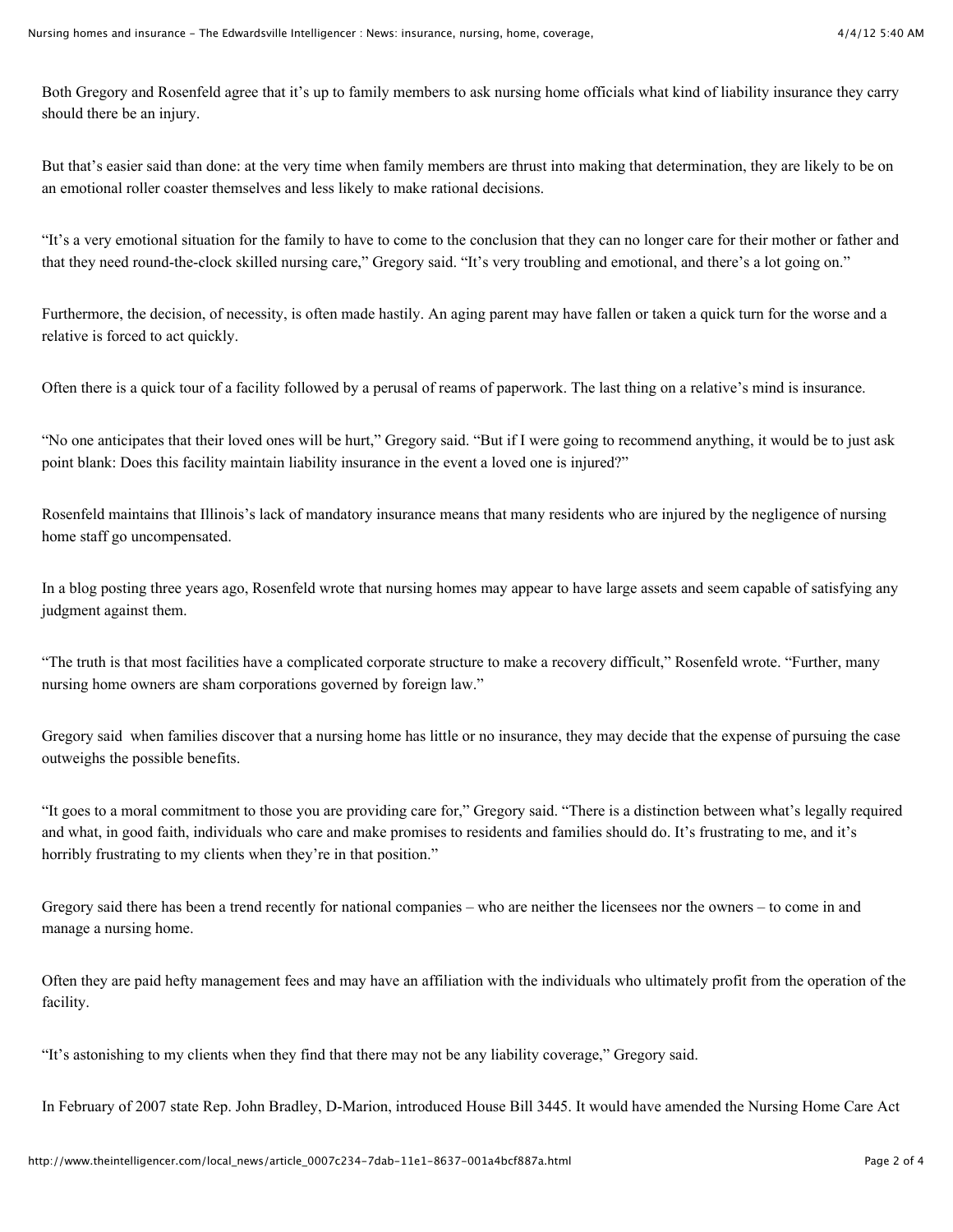and the state Mandate Act, and would have:

- Required nursing homes to carry at least \$1 million of coverage per occurrence;
- Called for a penalty for facilities without coverage as a Type A violation under the Nursing Home Act;
- Forced disclosure of each nursing home's insurance policy to the public;

• Forced a nursing home licensee to pay three times the actual damages, or \$500, whichever is greater, and costs and attorney's fees to a resident whose rights have been violated

The bill was assigned to the Rules Committee, where it died.

Bradley did not return messages seeking comment, nor did the bill's co-sponsor, state Rep. Mary Flowers, D-Chicago.

Dwight Miller, co-chairman of the Illinois Nursing Home Administrator's Association, in northwest Illinois, also did not return messages.

Two months ago, state Rep. Kelly Cassidy, D-Chicago, introduced HB 5668. Among other provisions, it would require all nursing facilities to maintain "insurance against risks from neglect of residents in an amount of at least \$1 million per year."

It would also allow the Illinois Department of Public Health to deny a license application if the applicant does not have proof of liability insurance. HB 5668 would also allow the IDPH to suspend, revoke or renew a license if the facility fails to maintain its liability insurance.

The bill was sent to the Rules Committee.

[© 2012 The Edwardsville Intelligencer . All rights reserved. This material may not be published, broadcast, rewritten or redistributed.](http://www.theintelligencer.com/site/terms/)

## **More about [Nursing](http://www.theintelligencer.com/topic/?q=nursing&t=&l=25&d=&d1=&d2=&f=html&s=&sd=desc&s=start_time)**

- **IMAGE**: [Sharing the joy](http://www.theintelligencer.com/local_news/image_2b4c42f2-25af-11e1-b34e-0019bb2963f4.html)
- **IMAGE:** [Bluegrass and Christmas](http://www.theintelligencer.com/local_news/image_d7f37ad6-25ad-11e1-b537-0019bb2963f4.html)

## **More about [Home](http://www.theintelligencer.com/topic/?q=home&t=&l=25&d=&d1=&d2=&f=html&s=&sd=desc&s=start_time)**

- **LINK**: [Spring Home 2012](http://issuu.com/edwpub/docs/spring_home-2012?mode=window&backgroundColor=%23222222)
- **ARTICLE**: [Home in Maryville damaged by fire](http://www.theintelligencer.com/local_news/article_601adce6-4841-11e1-bb66-0019bb2963f4.html)

[Like](http://www.theintelligencer.com/content/tncms/live/#)

**[Tweet](https://twitter.com/intent/tweet?original_referer=http%3A%2F%2Fwww.theintelligencer.com%2Flocal_news%2Farticle_0007c234-7dab-11e1-8637-001a4bcf887a.html&related=theEdwi%2Ctownnews&source=tweetbutton&text=Nursing%20homes%20and%20insurance&url=http%3A%2F%2Fwww.theintelligencer.com%2Flocal_news%2Farticle_0007c234-7dab-11e1-8637-001a4bcf887a.html%23.T3wWpPrkWgo.twitter&via=theEdwi)**  $\sqrt{2}$  $\sqrt{2}$  $\sqrt{2}$